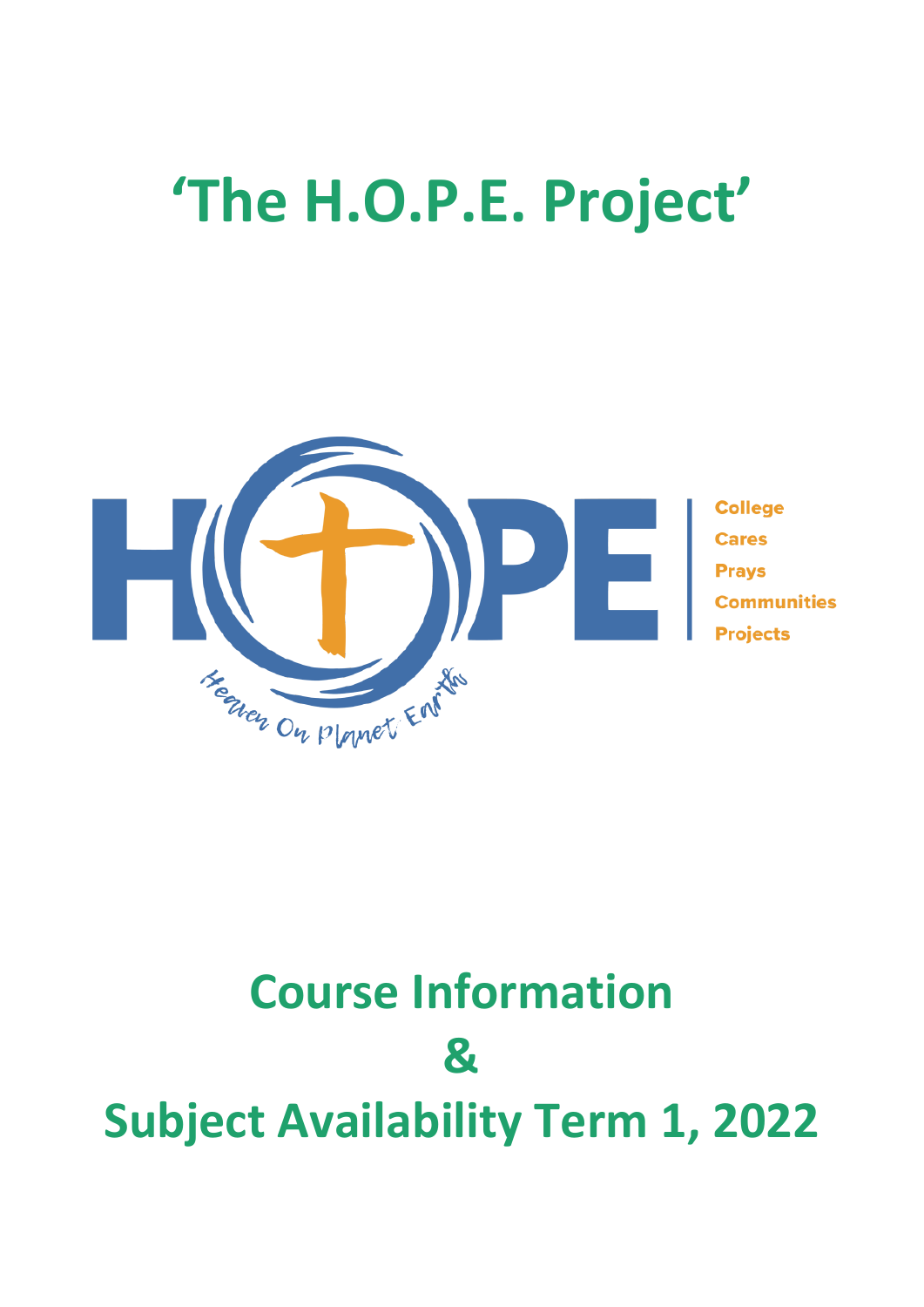# **Why Study at H.O.P.E. College**

Please read the accompanying College Introductory Leaflet to explore the distinctives of training that we prioritize. Distinctives like

- ❖ Being 'purpose built for representing Christ IN community spheres.
- ❖ Focusing on the process of equipping and reproducing equippers and seeing process just as imperative as any outcomes.
- ❖ Missionary training in the context of and alongside vocational development.
- ❖ Anchored on the word of God and dwelling in the revelation that Christ brought.
- ❖ Pursuing the primary purpose of God which is to complete the task of redemption IN human hearts ON the earth and NOT being distracted by religious or denominational organization requirements

In summary, this is what the College is going after with commitment.

# **'***True mission that is ordained by Father God, absolutely dependent on the Holy Spirit and that looks more and more like Christ Jesus - the living written word.*

*True Mission that is shaped and overseen by apostolic and prophetic foundations who will launch and nurture it from biblically based revelation.* 

*True Mission that is promoted by an Obedient, Humble and Teachable Spirit, and Driven by disciples equipped to sustain and reproduce it, ensuring that ANYONE who would seek after Jesus will indeed find Him AND ALL that Heaven offers.'* (GH January 2021)

Come taste and see for yourself ……... soon!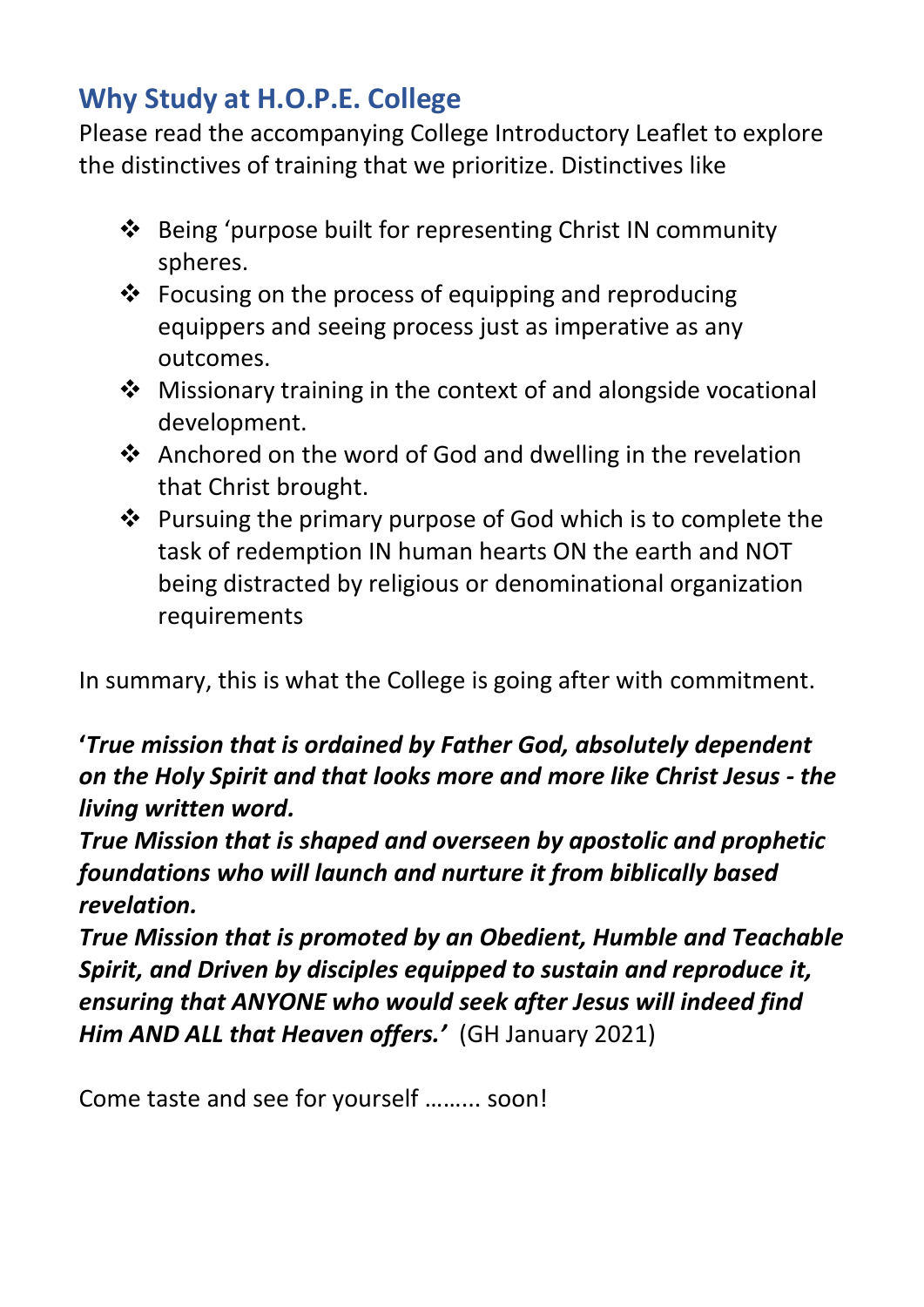# **Requirements of Study at H.O.P.E. College**

We will in no way sacrifice the primary objective in order to prioritize 'accreditation', but we believe in providing training which makes it possible for students to articulate from one training opportunity to another with little or no penalty for their whole life approach to being equipped for the mission God calls them to – whatever that IS. The current and immediate future paradigm of accredited training in Australia enables us to pursue the following in 2022-23.

The Training IS designed to give students the opportunity of achieving a level of study aligned with Certificate IV Level Training Packages in as close to one year as is possible for them and a level of study equivalent to Diploma Level Training Packages in one to three years, in a delivery style akin to distance education with the added benefits of face-to-face tutoring & mentoring.

# **IMPORTANT NOTES**

- To make our course units as accessible as possible, we will work hard to record each presentation of content so we can reproduce the training via a variety of modes (i.e., video, webinar, written resources).
- Each mode will be supported and monitored by seasoned local missional practitioners and guest tutors, who, along with experienced fellow students, will bring you the best of learning in community – digestible resources, heart and mind stretching discussion and immediate 'in-context' application.
- ALL applicants who are admitted to the INITIAL Ministry Internship program (FT or PT Study towards a Qualification) in the inaugural year of H.O.P.E. College (2022), WILL NOT have to pay FEES (other than a once-off \$50 administration subsidy) as long as they complete their 'award' course in 1 to 2 years Fulltime OR 2 to 4 years Part-time.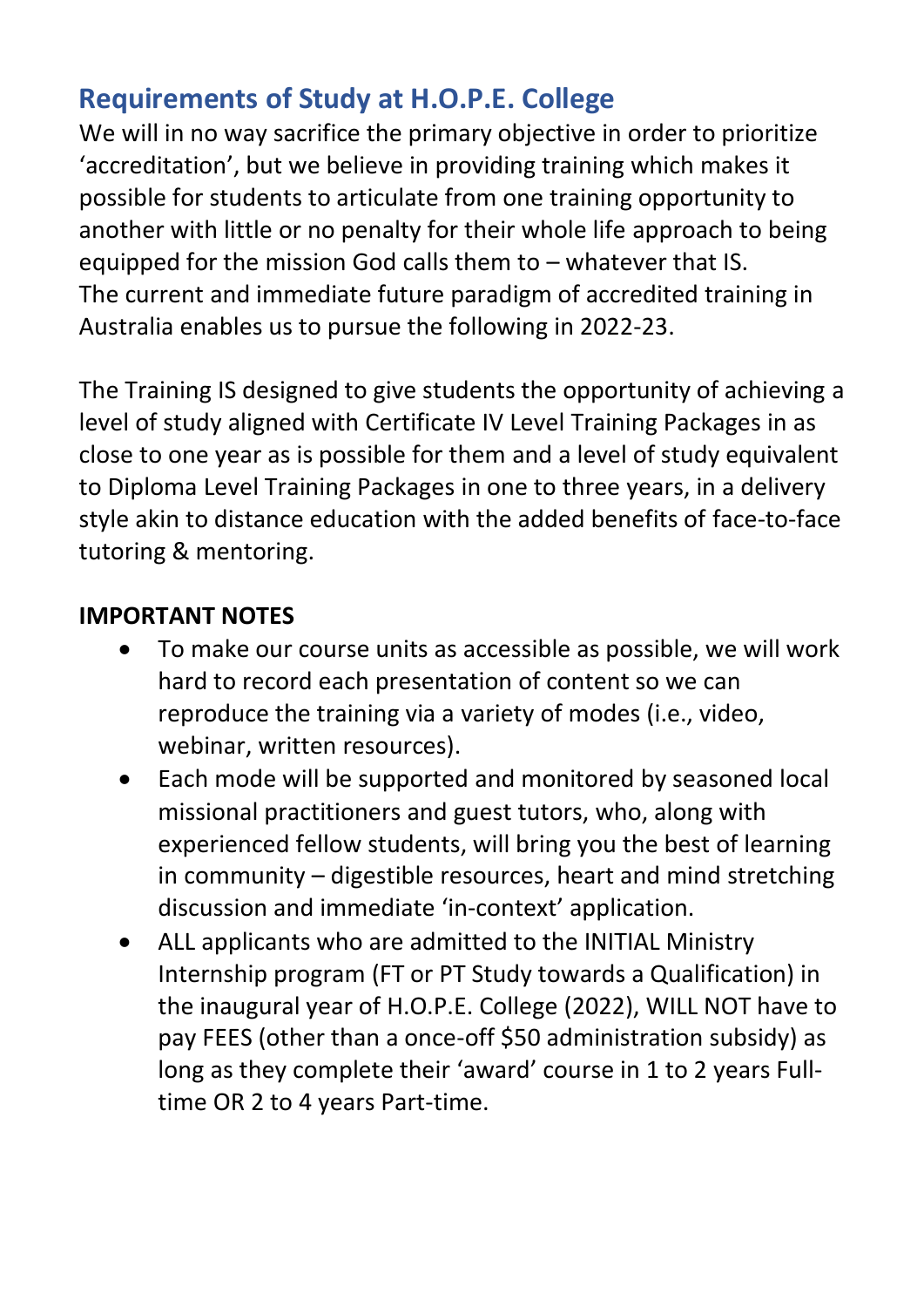# **1. FULL-TIME STUDY (Approx. 12-16 Hours per week during Terms)**

Full-time study at H.O.P.E. College ONLY applies to students who are successful in their application to study towards completing Certificate IV or Diploma level awards. (Important notes 'Requirements of Study') It will require successful completion of a minimum of 2 Core Unit Streams PLUS 10 Elective Units drawn from 3 Lists (2 from List A, 4 from List B and 4 from List C) over the first year of study (32 Weeks divided into 4 x 8 Week Terms)

# *Even Full-time study at H.O.P.E. College is designed in ways that should allow people to study at their own pace whilst STILL achieving their usual daily responsibilities.*

There will of course, be added responsibilities for Ministry Interns with regard to their placements for ministry involvement aligned with their anointing, calling, gifting and simple service opportunities, however, ALL efforts from the course provider will be aimed at integrating course requirements into what we refer to as a life-vocation balance. We are not interested in separating interns from the world but rather equipping them to be ministers of reconciliation / ambassadors of Christ IN the world.

No shortcuts but increased support for intensive seasons of training.

# **2. PART-TIME STUDY (Approx. 6-8 Hours per week during Terms)**

As per the Full-time study outline above BUT it will only require successful completion of a minimum of 2 Core Unit Streams PLUS 3 Elective Units drawn from any of the 3 lists (maximum 2 from List A).

# **3. CASUAL STUDY (No minimum Hours per week)**

Casual study is designed EITHER for students wanting to pick up a course unit every now and then that can be articulated for a qualification OR for students who simply want to AUDIT the course (i.e., no assessment – not for credit)

# **4. OFF-CAMPUS/DISTANCE STUDY (Hours aligned to study level)**

Applies to any or all of the above options, however, extra assessment requirements will be added to enable our full qualifications to be acquired via the Off-Campus/Distance Study mode.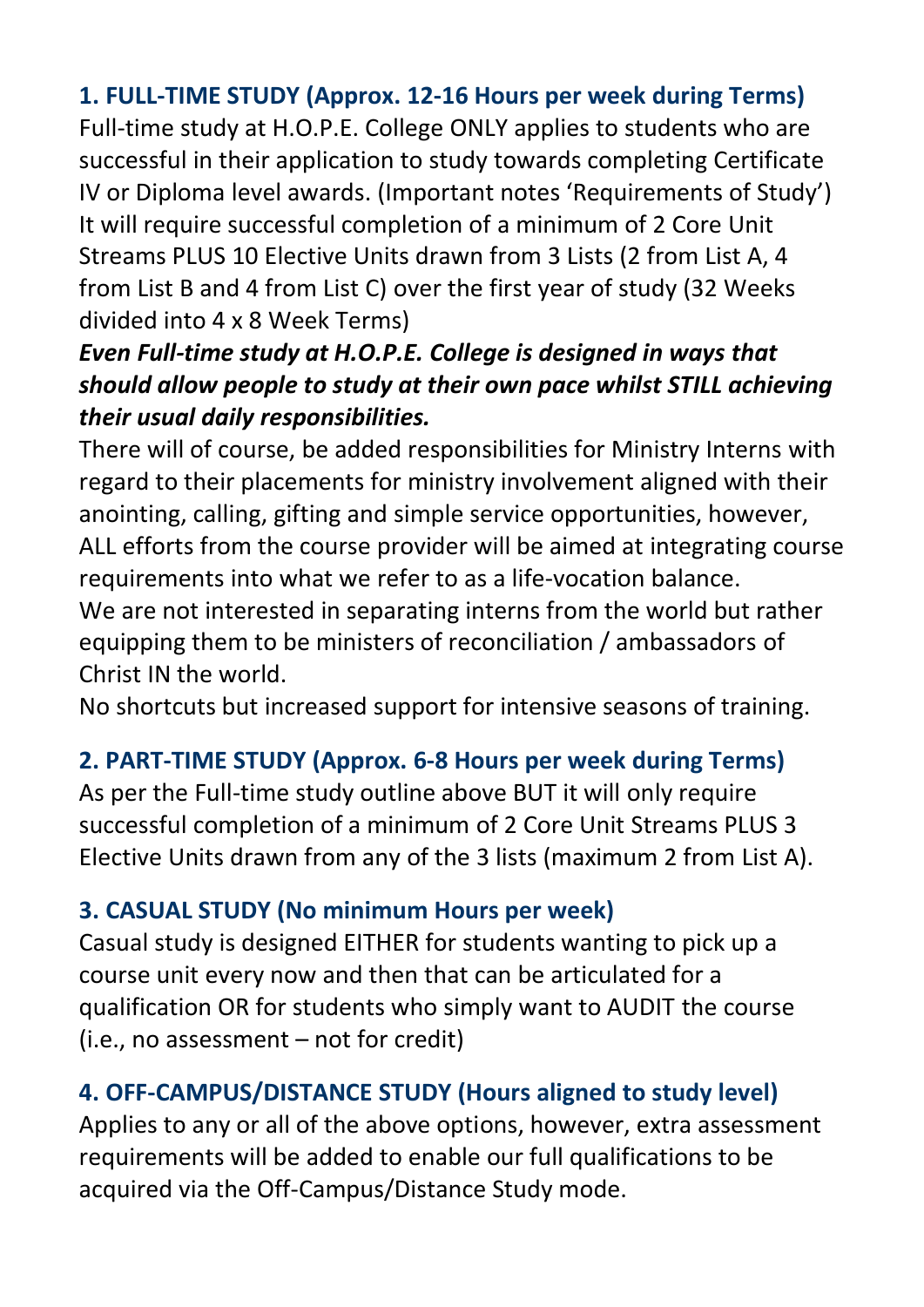# **Current Courses Offered at H.O.P.E. College**

#### **GENERAL INTRODUCTION**

When scrutinizing each of the following Courses and Subjects, PLEASE NOTE that all students will have 'Recognised Prior Learning' and or 'Life experience' applied to their mapped-out course journey which WILL mean that some course subjects will be accredited to the student's transcript without them having to complete them – all distinctive realities of our program taken into consideration.

**ALL students who successfully complete course subjects** will be awarded a Certificate of Attainment, and (Credit) will be added for those achieving assessable tasks towards articulating a course subject as part of a qualification completed at a later date.

**There will be Certificates awarded** to students for completing groups of course subjects in a particular theme or identified ministry discipline. We will add these as they become apparent but the first of them is aligned with our church's INTERNAL **'Becoming a Covenant Partner'** process that ALL award students will participate in (at some point of the journey) unless accredited via recognised prior learning – life experience.

# **INTRODUCTORY CERTIFICATE IN THE H.O.P.E. PROJECT REVELATION**

This forms a part of the **currently non-accredited course** aligned and mapped to AQF requirements for the Christian Ministry and Theology National Training Package and as such CAN BE USED as part of the Cert IV and Diploma study programs if a student decides to continue study) The Introductory Certificate recognizes the competent completion of FOUR (4) Course Subjects as identified in the 'Course Subject List and Descriptions', that deal primarily with our church's kingdom, missional and practical theology distinctives, and the impact of that on a student's ministry shape (i.e., calling by God to serve or play their part in the mission, their motivational and equipping ministry gift mix and other spiritual and ministry formation factors.

**Important Note:** This course succinctly addresses Clauses 2 and 4 of Corrimal Community Church's 'Covenant Partnership Agreement', a requirement for any recognized facilitating leadership function, and can be studied via ANY mode of learning we provide.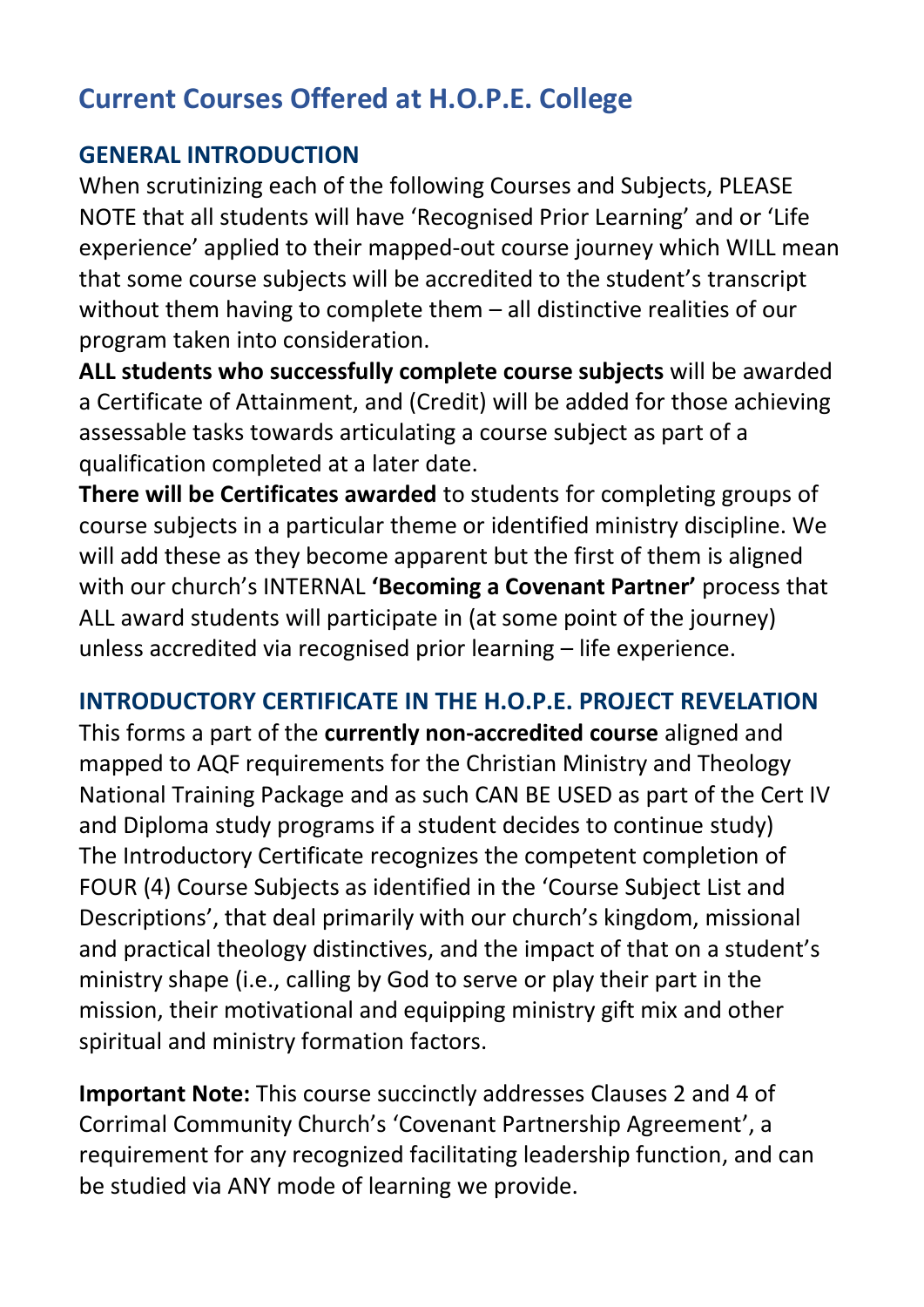#### **CERTIFICATE IV – CHRISTIAN MINISTRY AND THEOLOGY (H.O.P.E.)**

This is **currently a non-accredited course** aligned and mapped to AQF requirements for this particular National Training Package, and we have added the Primary Purpose of God (Kingdom Gospel) distinctive as identified by 'The Heaven On Planet Earth (H.O.P.E.) Project. The (non-accredited for now) Cert IV study path is designed to be able to be completed in 12 months.

# **DIPLOMA – CHRISTIAN MINISTRY AND THEOLOGY (H.O.P.E.)**

This is **currently a non-accredited course** aligned and mapped to AQF requirements for this particular National Training Package, and we have added the Primary Purpose of God (Kingdom Gospel) distinctive as identified by 'The Heaven On Planet Earth (H.O.P.E.) Project. The Diploma requires a combination of more ministry specific competencies, assessment, and study time to complete. It IS possible to complete (the non-accredited for now course) in ONE year with a significant commitment and effort but should be relatively easy to complete in TWO years

# **Course Subjects Available in Term ONE 2022**

#### **INTRODUCTORY INFORMATION ……**

As per the descriptors that follow, some of these subjects form part of the compulsory and elective streams for students wo have applied to do FT or PT study towards a Certificate or Diploma.

All individually available subjects that form part of the Term One timetable are listed here so that PART-TIME, CASUAL and or DISTANCE/OFF-CAMPUS mode students can pick and choose subjects that interest them and or might be at more convenient times for face-to-face engagement.

A STUDENT WHO HAS APPLIED FOR FULL-TIME STUDY IN PARTICULAR, SHOULD TALK WITH COLLEGE ADMINISTRATION ABOUT SUBJECT REQUIREMENTS.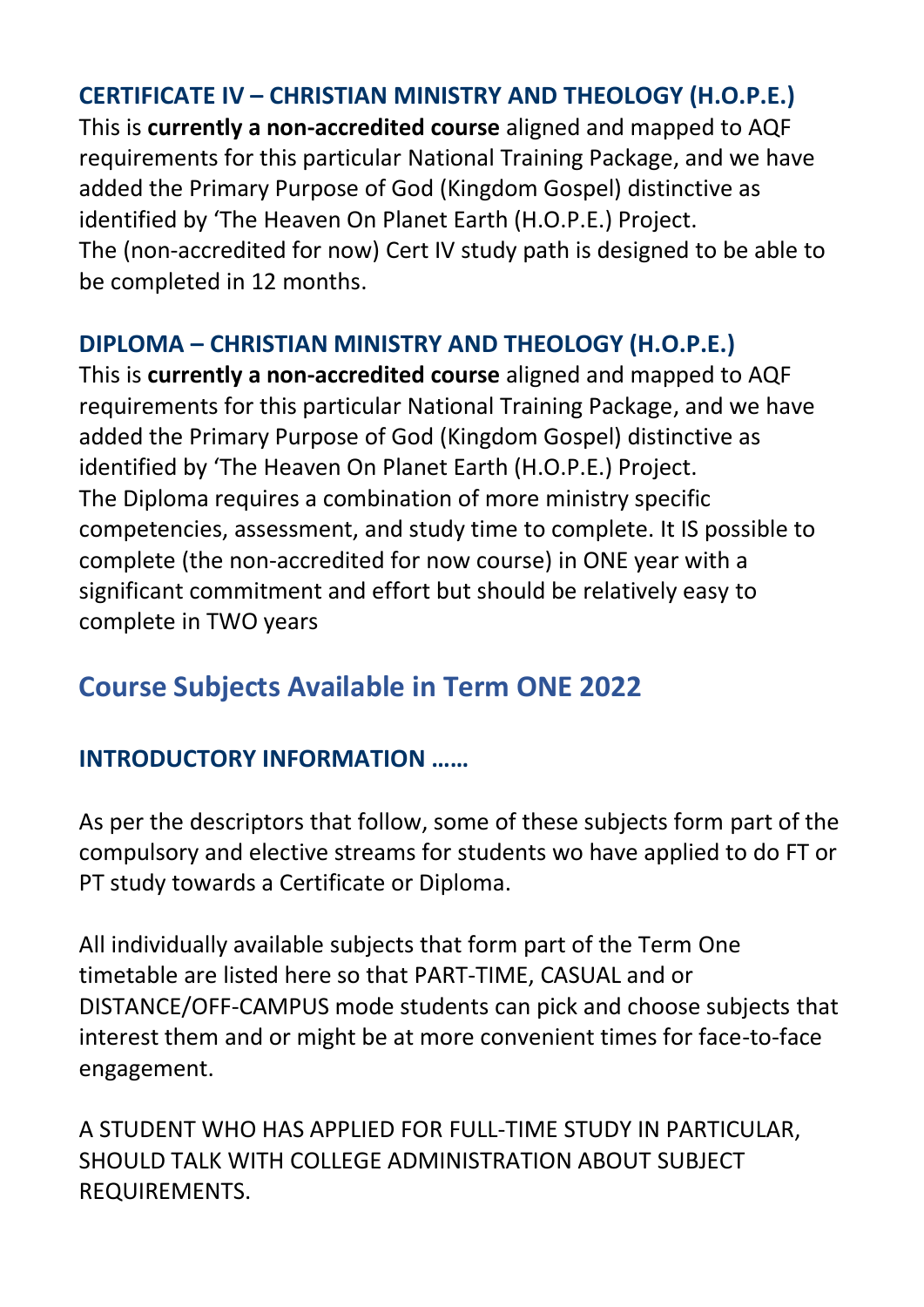#### **COURSE SUBJECT BRIEF DESCRIPTORS**

#### **BECOMING A FOLLOWER OF JESUS (Elective Lists A + B …… 2 - 4 Weeks)**

A brief but succinct survey of the 4 Key Tenets of becoming and living every day as a 'follower of Jesus'. More than formulaic once off emotion driven decisions, we will explore the 4 keys as foundational to the lifestyle of 'being Christian or a Christ-One'.

**\*\* This is one of FOUR subjects that form the 'Intro. Cert. in the H.O.P.E. Project Revelation'**

# **A KINGDOM VERSUS A CHRISTIAN CULTURE WORLDVIEW (Stream One, Elective List A …… 2 - 4 Weeks)**

A simple and practical reflection on the difference between starting with and being motivated by a Kingdom of God worldview and a human driven Kingdom of this World worldview. The outcomes might surprise you.

**\*\* This is one of FOUR subjects that form the 'Intro. Cert. in the H.O.P.E. Project Revelation'**

### **THE H.O.P.E. PROJECT REVELATION (Biblical Foundations) (Stream One, Elective List A …… 4 Weeks)**

The H.O.P.E. Project is a word from heaven that the Corrimal Community Church received during the year of "Dwelling in the Revelation that Christ Brought". It NOW provides the biblical and theological framework for the church's kingdom vision and mission effort. It forms the foundation for H.O.P.E. College's missionary training distinctive which we believe will be sought after widely as time progresses because it doesn't identify with a denomination, it identifies with the Heaven On Planet Earth ideal and that is, God's Primary Purpose. This 4-week edition of the subject is stand-alone BUT is also the introduction to Core Unit Stream One for any study towards H.O.P.E. College Certificates and Diplomas and anything that develops beyond this.

**\*\* This is one of FOUR subjects that form the 'Intro. Cert. in the H.O.P.E. Project Revelation'**

#### **FULLNESS IN CHRIST – UNDERSTANDING YOUR METRON (Stream Two, Elective List B …… 4 weeks)**

Understanding that the church is shaped and built by the cornerstone Jesus, founded upon the function of apostles and prophets, and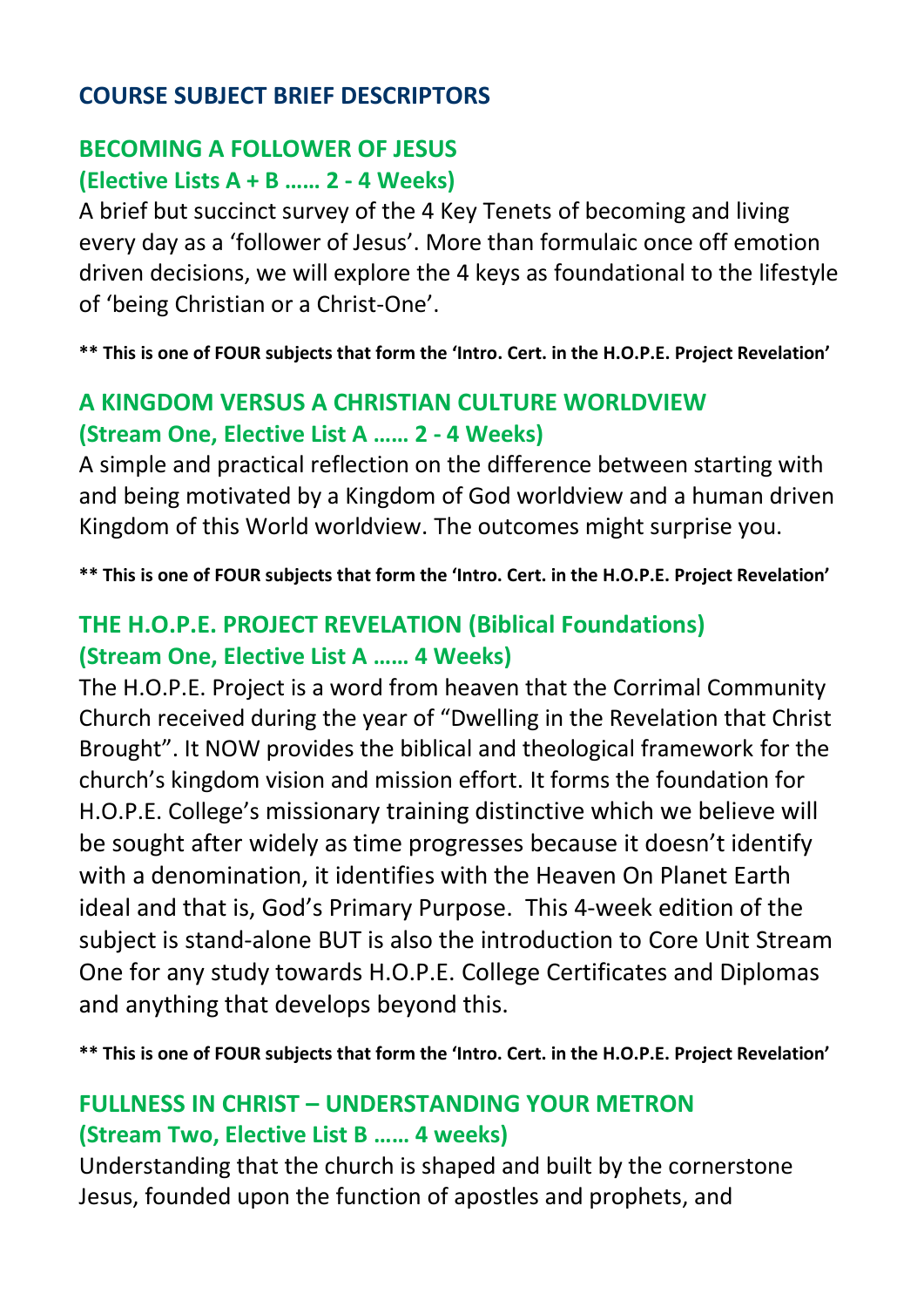subsequently equipped by the 5-fold equipping ministries of the ascended Christ (the fullness of Christ), is the only appropriate launching pad for exploring who Father God says YOU are. In this 4-week introduction, you will get a clear picture of 'the body of Christ and its purpose in community', leading to a greater clarity about how you might fit and the part that God has shaped you, anointed you and called you to play. brought".

**\*\* This is one of FOUR subjects that form the 'Intro. Cert. in the H.O.P.E. Project Revelation'**

# **DISCIPLES MULTIPLYING DISCIPLES (Stream One, Elective List A …… 8 Weeks)**

Waiting for the evangelist to come to town ISN'T the Jesus way of multiplying disciples. People have been less willing to enter our church building or join our programs for quite a while now. It's time to be equipped to become missionary disciple-makers in our spheres of family, social networks, work and learning, community involvement and our neighbourhoods. Jesus said that he would teach His followers to "fish for people" (Mark 1:18) This course is designed to help you get more connected to Jesus so that you can make better discipling connections to the people around you. It is a primary subject for the church's missional effort and a part of the College's Core Unit Stream One.

# **DESIGNED FOR MORE**

# **(Stream Two, Elective List B …… 6 – 8 Weeks)**

This subject is designed to as a process of discernment and exploration that helps deepen your understanding of who you are BECOMING and lays a foundation to engage effectively by PARTICIPATING in change that aligns with God's purpose in the context of where God has placed you. Our journey will integrate learning with activities drawn from a rich journey through the book of Ephesians to help you; EXPLORE who You are in Christ, CLARIFY how to more closely align with God's purposes and ENGAGE effectively as a witness to Christ wherever you are and whenever you are there.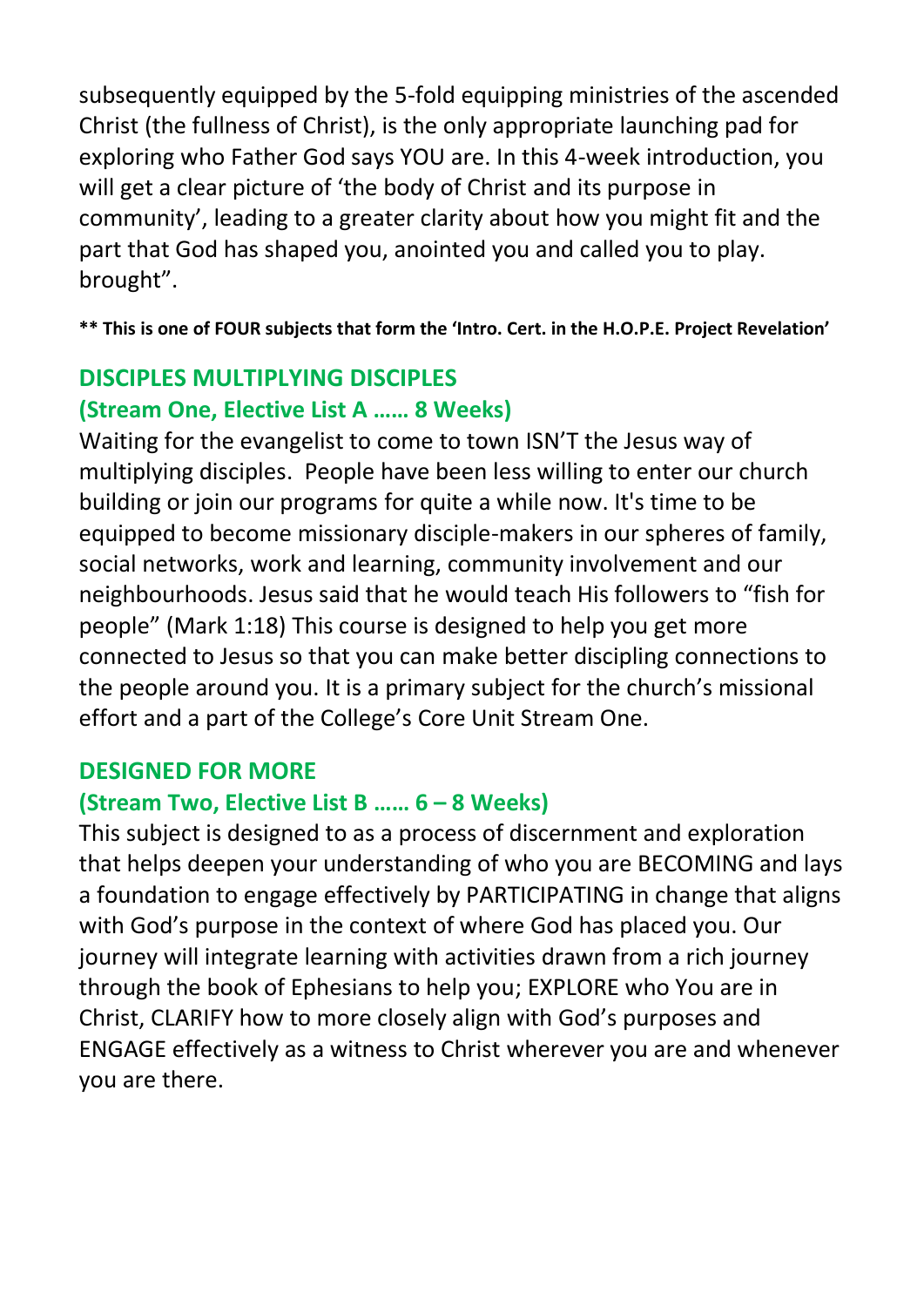### **DISCIPLESHIP AS PASTORAL CARE - Pt 1 (Framing 'Heaven's Embassy') (Stream Two, Elective List B …… 4 Weeks)**

This subject is the first cab off the rank in a series that builds foundations for Church Administrators, Pastoral Care teams, Community of H.O.P.E. planters, chaplains, and ambassadors to both understand and sharpen skills in processes related to gathering and nurturing a 'harvest'. Provides some practical basics for people and community care and empowerment.

#### **THE NEHEMIAH FACTOR**

#### **(Elective List A + C …… 4 Weeks)**

A deeper reflection on God's Primary Purpose as revealed to Nehemiah. There are at least FOUR unclimbed peaks on Christendom's historical landscape and this subject begins to identify each peak and the reason the church needs to climb them simultaneously and only by the empowering of the Holy Spirit, to see the kingdom of heaven advance and with-it human hearts redeemed. The story of Nehemiah gives is invaluable revelatory insights into this 'need of the hour' journey.

#### **THE GOSPELS: FOUR PICTURES OF THE CHRIST (Elective Lists A + C …… 4 Weeks)**

To be more and more like Jesus is a staple for us. This is helped by spending time looking more closely at Jesus as He is portrayed by the FOUR Gospel accounts in the New Testament. We explore how the gospel writers tell the story, what literary techniques they use and what's important about that, the writer's themes and reasons for writing. We will also consider how individual events fit within the meta-narrative of the kingdom gospel and how these events highlight different aspects of Jesus' life and ministry that have practical implications for us.

# **PRACTISING WHAT YOU PREACH (A Survey of the Gospel of Mark) (Elective List C …… 4 Weeks)**

We take Mark's gospel account of Jesus' life and ministry apart, to dive deeper into how Jesus expressed what being 100% human AND 100% divine looks like in practice as human beings go about their everyday responsibilities. Mark's gospel provides the clearest view of what Father God sent His Son to show us regarding how to declare, represent and demonstrate the Kingdom of Heaven ON earth and as such how we can equip others for continuing the task to completion.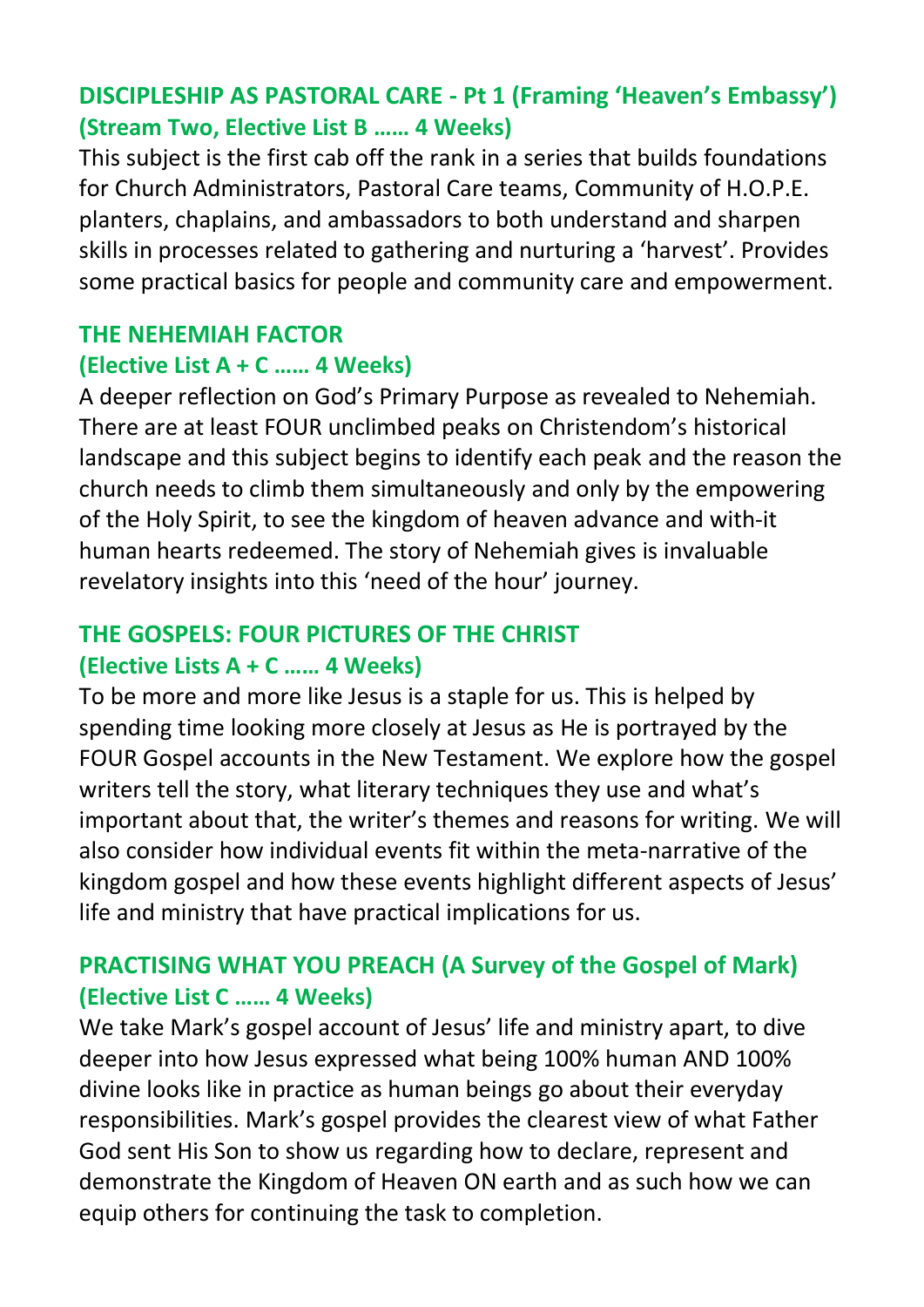# **THE ACTS OF THE HOLY SPIRIT (An Introduction to the Early Church) (Elective List C …… 4 Weeks)**

We do a survey of the first 12 or 13 chapters of the book of Acts to get a reasonable glimpse of the way the early followers of Jesus battled to deny self and allow Jesus to build HIS church. We explore how the breath and empowerment of the Holy Spirit was the single most crucial factor to church growth and kingdom advancement in the early decades of the church's existence, as it began its mission as the agent for representing the whole of heaven on the earth and heaven's weapon for pushing back the gates of hell.

#### **INTERESTED IN ANY OR ALL OF THE ABOVE SUBJECTS?**

Please contact us as soon as possible to register your interest in any of the above subjects via [this Contact Form.](https://www.corrimalcommunitychurch.com.au/contact/) Because the hour is getting later, you can use the contact form to register your name and contact details, any subjects you are interested in and which mode of study you would like to use to engage with the subject(s).

Otherwise, you can send us a completed application form, available in the 'Introductory Information Leaflet' via th[e College Webpage.](https://www.corrimalcommunitychurch.com.au/about-us/be-equipped/)

# **DRAFT Timetable H.O.P.E. College Term One 2022**

#### **IMPORTANT NOTE:**

The draft timetable below simply identifies times during study weeks for proposed Face-to-Face presentations of subject content. IT DOESN'T INDICATE WHEN ONLINE OR DISTANCE OPPORTUNITIES TO STUDY THE SAME CONTENT WILL BE SCHEDULED.

As such, the timetable will be finalized when we know how many students have applied, what modes they have applied to study in and what subjects have been chosen.

The timetable will be primarily determined by what Stream and or Elective Subjects that PART-TIME and CASUAL students apply to do, that align with FULL-TIME student needs. .

Thank you in advance for your prompt action to choose subjects so we can publish and promote the final timetable by Friday  $11<sup>th</sup>$  February or during the first week of Term One at the latest.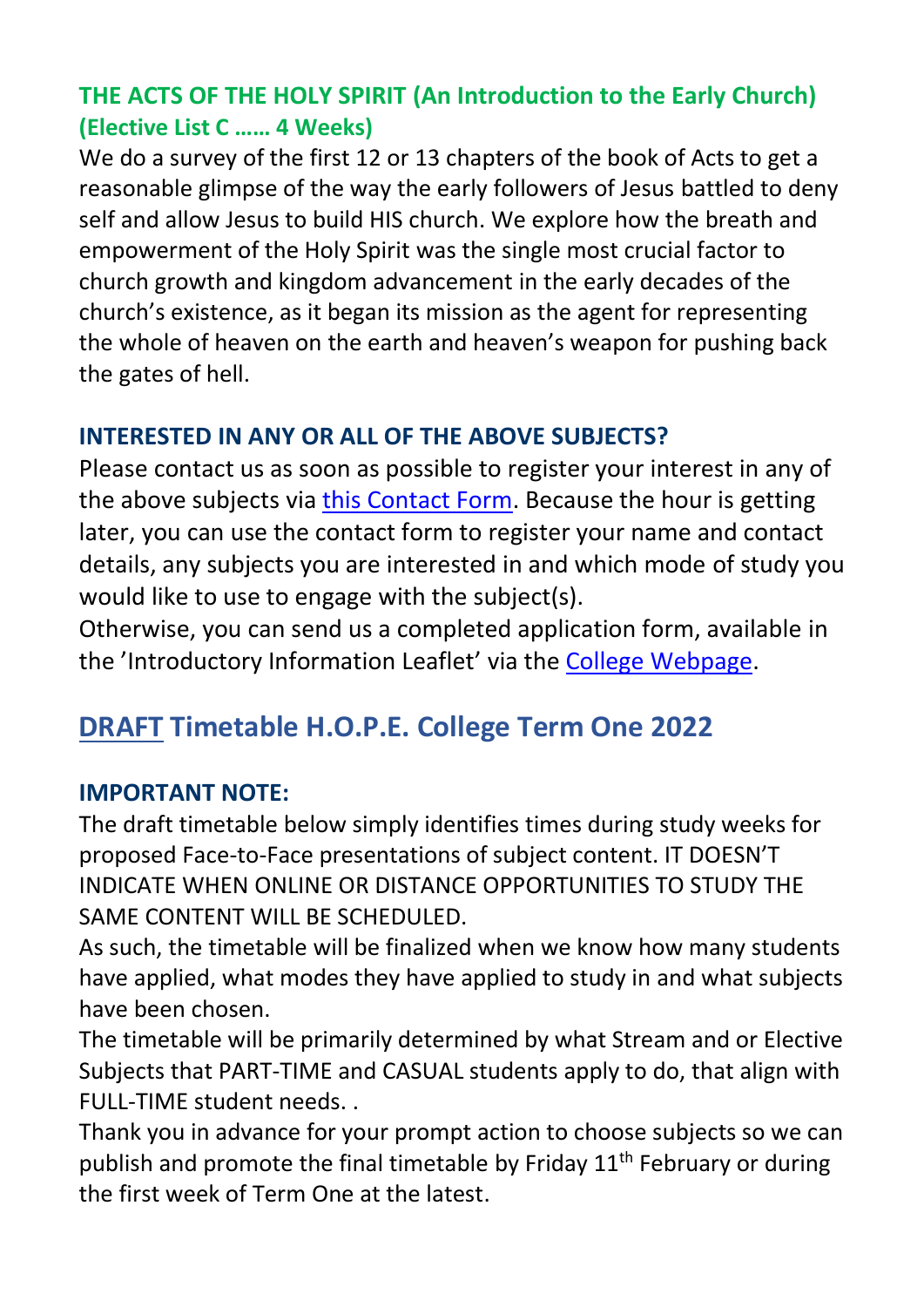# **TERM ONE - FROM 14 FEBRUARY TO \*\* 14 APRIL 2022 (\*\* ALLOWS ONE EXTRA WEEK FOR COMPLETION OF ASSESSABLE TASKS)**

| Mondays            |                                                             |
|--------------------|-------------------------------------------------------------|
| $5.30 - 7$ pm      | Subjects in Stream One / List A*                            |
| $7.15 - 9$ pm      | Subjects in Stream Two / List B <sup>**</sup>               |
| Tuesdays           |                                                             |
| $9.30 - 11$ am     | Subjects in Elective List C***                              |
| $11.30$ am $-1$ pm | Subjects in Elective Lists A & B****                        |
| $3 - 4.30pm$       | <b>Repeat Subjects in Stream One / List A*</b>              |
| 4.45-6.15pm        | <b>Repeat Subjects</b> in Stream Two / List B <sup>**</sup> |
| Wednesdays         |                                                             |
| $6 - 7.30$ pm      | Repeat Subjects in Elective List C***                       |
| Fridays            |                                                             |
| $2 - 3.30$ pm      | Repeat Subjects in Elective Lists A & B****                 |